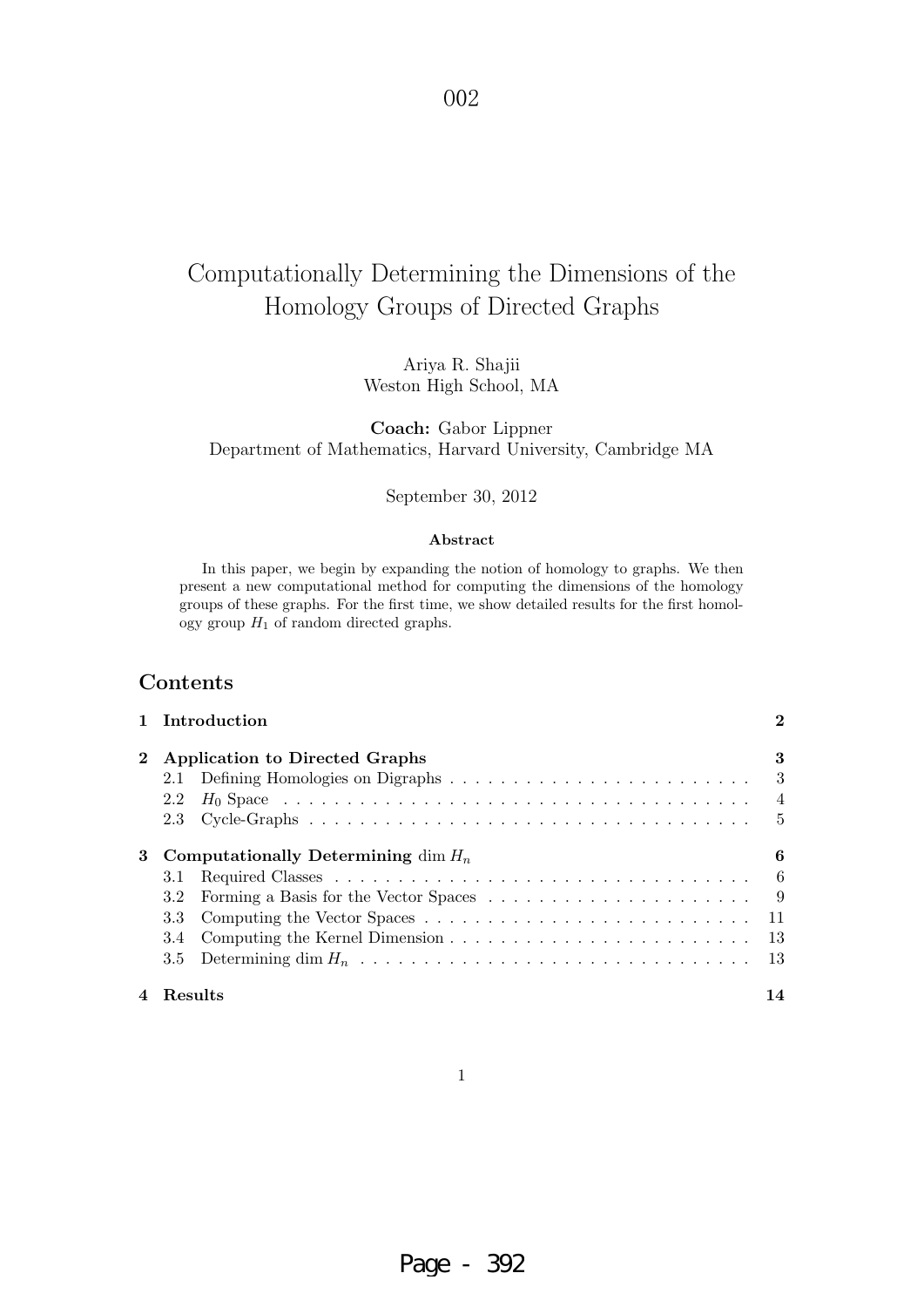## **1 Introduction**

In general algebraic topology, homology refers to the association of a sequence of abelian groups with a certain mathematical object.

Given the chain complex

$$
\dots \xrightarrow{\partial_{n+2}} C_{n+1} \xrightarrow{\partial_{n+1}} C_n \xrightarrow{\partial_n} C_{n-1} \xrightarrow{\partial_{n-1}} \dots \xrightarrow{\partial_1} C_0 \xrightarrow{\partial_0} 0
$$

with the property that  $\partial_n \circ \partial_{n-1} = 0$  at each level, the *homologies* are defined by:

$$
H_n(C) = \ker \partial_n / \operatorname{Im} \partial_{n+1}.
$$

Each  $\partial_n : C_n \to C_{n-1}$  is referred to as a *boundary map*. See [1] for further details.

In this paper, we will focus on computing  $\dim H_n$  for a special type of homology on directed graphs. The following lemma will be pivotal in this regard.

#### **Lemma 1.1**

$$
\forall n \ge 0, \dim H_n(C) = \dim C_n - \dim \text{Im } \partial_n - \dim \text{Im } \partial_{n-1} =
$$
  
dim ker  $\partial_n + \dim \text{ker } \partial_{n+1} - \dim C_n$ 

Proof. By definition,

$$
\dim H_n(C) = \dim \ker \partial_n - \dim \operatorname{Im} \partial_{n+1}.
$$

By the rank-nullity theorem,

$$
\dim \ker \partial_n = \dim C_n - \dim \operatorname{Im} \partial_n.
$$

Moreover, we have the identity

$$
\dim \mathrm{Im}\, \partial_{n-1} = \dim C_{n-1} - \dim \ker \partial_{n-1}.
$$

We can arrive at the original equality through substitution [2].

 $\Box$ 

With this result at hand, we now proceed to applications to directed graphs.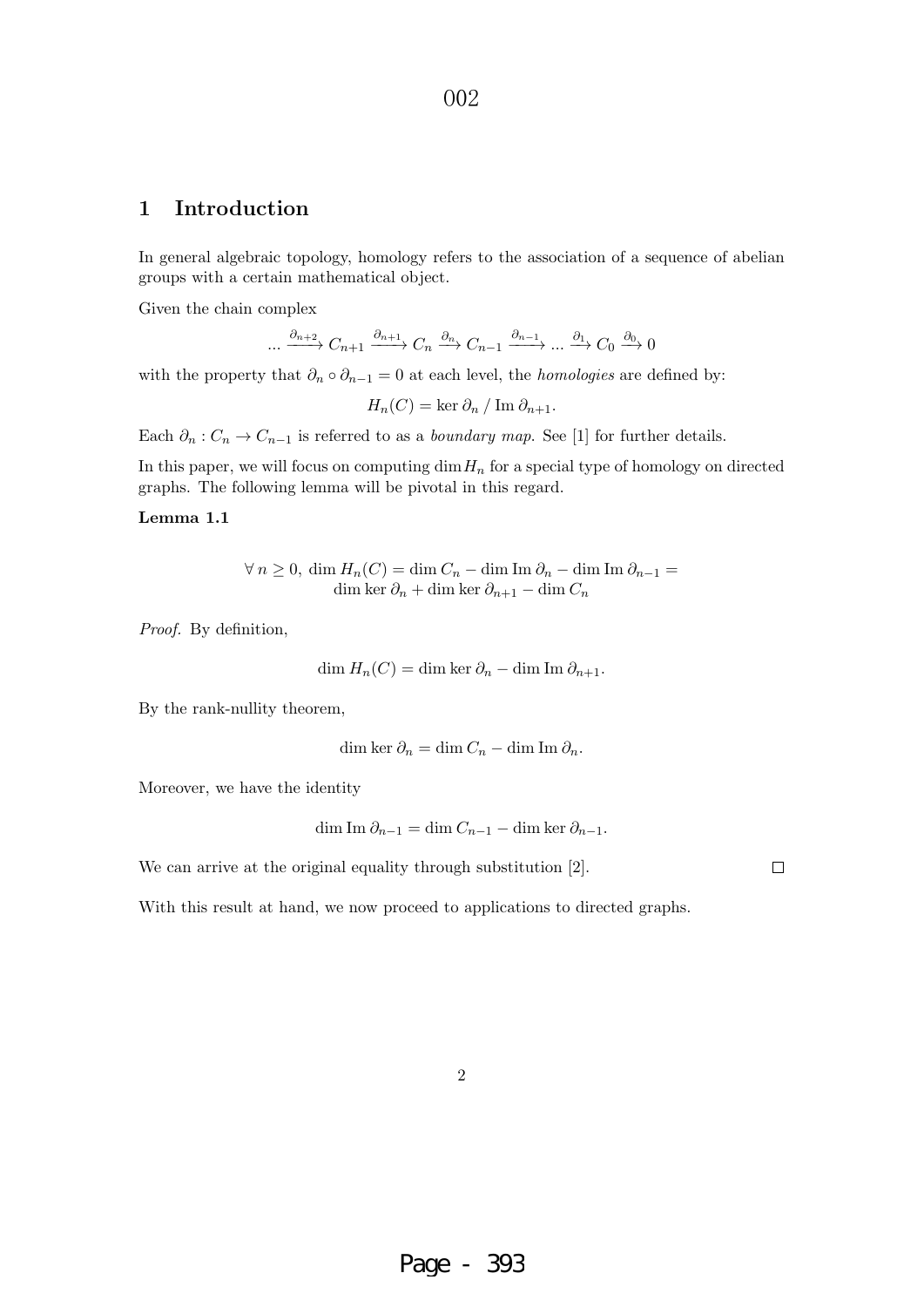### **2 Application to Directed Graphs**

#### **2.1 Defining Homologies on Digraphs**

Grigor'yan et. al. defined a version of homology for directed graphs (see [2]) which we now explain. A directed graph or *digraph* can be represented as  $G = (V, E)$  where  $E \subseteq$  $\{ij \mid (i,j) \in V^2, i \neq j\}$  is the set of edges and  $0 < |V| < \aleph_0$  is the set of vertices.

We will define a vertex monomial  $v = i_0i_1...i_n$  to be any member of  $V^{n+1}$ , and we will define a vertex polynomial to be any linear combination of vertex monomials of the same *n*, i.e. any member of  $span{V^{n+1}}$ .

We can then define two vector spaces  $V_n$  and  $A_n \subseteq V_n$  as follows:

$$
V_n = span\{v \in V^{n+1} \mid v \text{ is valid}\},\
$$

$$
A_n = \{v \in V_n \mid v \text{ is allowed}\}.
$$

A vertex monomial  $v = i_0 i_1...i_n \in V^{n+1}$  is *valid* if for each pair of consecutive vertices  $i_p i_{p+1}, i_p \neq i_{p+1}$  for  $0 \leq p \leq n-1$ . A vertex polynomial is valid if all of its constituent monomials are valid.

A vertex monomial  $v = i_0 i_1...i_n \in V_n$  is allowed if for each concecutive pair of vertices  $i_p i_{p+1}, i_p i_{p+1} \in E$  for  $0 \leq p \leq n-1$ . A polynomial is allowed if each of its constituent monomials are allowed.

The boundary map  $\partial_n: V_n \to V_{n-1}$  of the vertex monomial  $v = i_0i_1...i_n \in V_n$  will be defined as

$$
\partial v = \sum_{q=0}^{n} (-1)^q (i_0 i_1 \dots \hat{i_q} \dots i_n),
$$

where  $\hat{i}_q$  indicates the exclusion of  $i_q$  from the expression. For the linear combination  $v = c_1v_1 + c_2v_2 + \dots + c_jv_j$  of monomials, the boundary map will simply be

$$
\partial v = \sum_{k=1}^j c_k \partial v_k.
$$

If the boundary map results in a term that is not valid, then that particular term is simply discarded [2].

**Lemma 2.1**

$$
\forall v \in V_n, \ (\partial_n \circ \partial_{n-1})(v) = 0
$$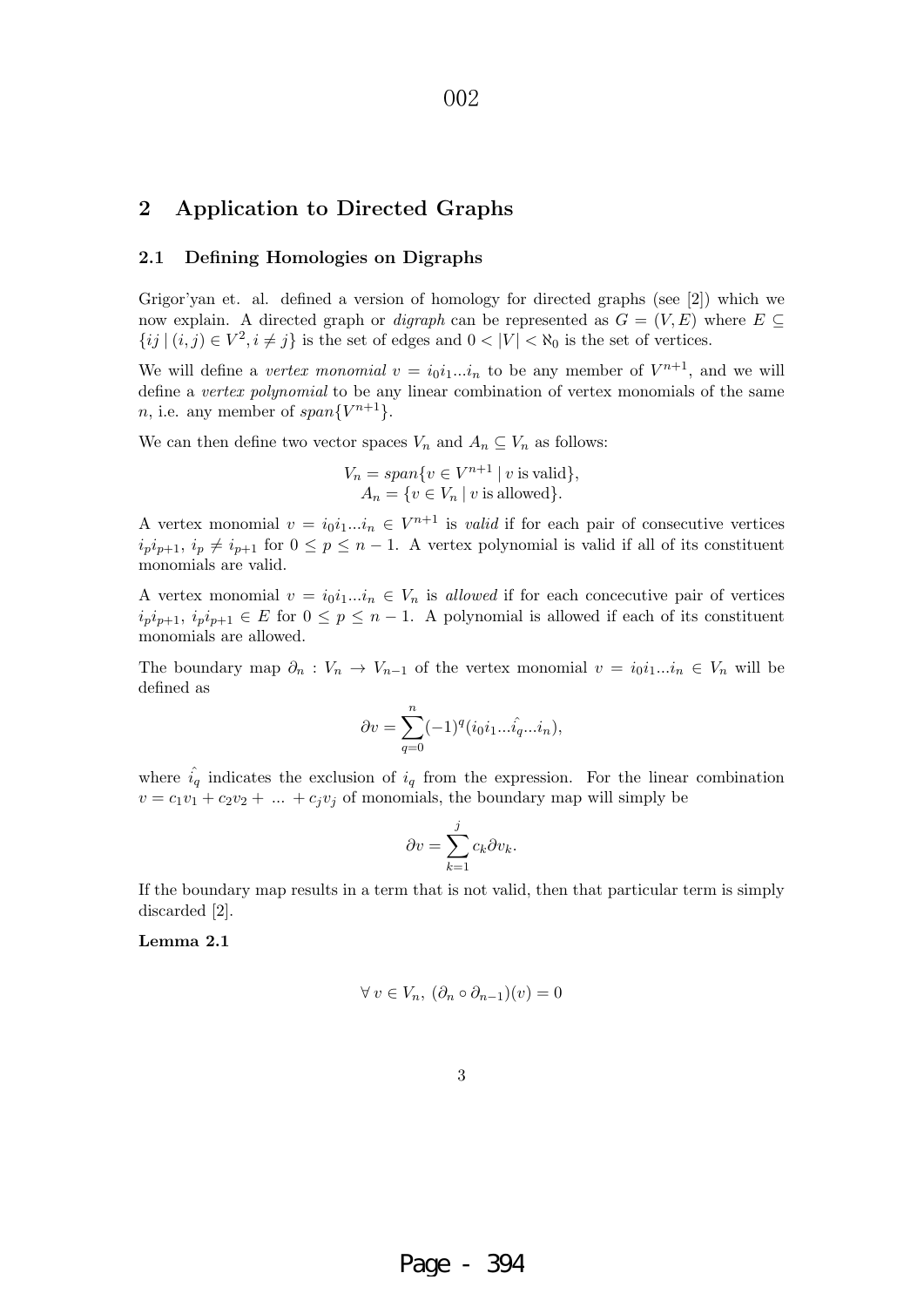*Proof.* Since  $\partial$  is a linear map, it suffices to check the statement for vertex monomials. We have,

$$
(\partial_n \circ \partial_{n-1})(i_0...i_n) = \sum_{k=0}^n (-1)^k \partial_{n-1}(i_0...i_{\hat{q}}...i_n)
$$
  
\n
$$
= \sum_{k=0}^n (-1)^k (\sum_{j=0}^{k-1} (-1)^j (i_0...i_j...i_k...i_n) + \sum_{j=k+1}^n (-1)^{j-1} (i_0...i_k...i_j...i_n))
$$
  
\n
$$
= \sum_{0 \le j < k \le n} (-1)^{k+j} (i_0...i_j...i_k...i_n) - \sum_{0 \le k < j \le n} (-1)^{j+k} (i_0...i_k...i_j...i_n)
$$
  
\n
$$
= \sum_{0 \le j < k \le n} (-1)^{k+j} (i_0...i_j...i_k...i_n) - \sum_{0 \le j < k \le n} (-1)^{j+k} (i_0...i_j...i_k...i_n)
$$
  
\n
$$
= 0.
$$

We can now define yet another vector space:  $\Omega_n = \{v \in A_n \mid \partial v \in A_{n-1}\}.$ 

It is important to note that  $\partial_n$  would in fact map  $\Omega_n$  directly to  $\Omega_{n-1} \subseteq A_{n-1}$  since, if  $v \in \Omega_n$  and  $\partial_n v = w$ , then  $w \in A_{n-1}$  and  $\partial_{n-1}w = (\partial_n \circ \partial_{n-1})(v) = 0 \in A_{n-1} \to w$  $\Omega_{n-1}$ .

From this, we arrive at the chain complex

$$
\ldots \xrightarrow{\partial_{n+2}} \Omega_{n+1} \xrightarrow{\partial_{n+1}} \Omega_n \xrightarrow{\partial_n} \Omega_{n-1} \xrightarrow{\partial_{n-1}} \ldots \xrightarrow{\partial_1} \Omega_0 \xrightarrow{\partial_0} 0.
$$

We can now define the the homologies of a directed graph to be

 $H_n = \ker \partial_n / \operatorname{Im} \partial_{n-1}.$ 

We will now proceed to describe a computational method for calculating the dimensions of the homology groups of directed graphs.

#### **2.2** H<sup>0</sup> **Space**

**Lemma 2.2** For a digraph  $G = (V, E)$  with C undirected, connected components,

$$
\dim H_0 = C.
$$

Proof. By definition we have,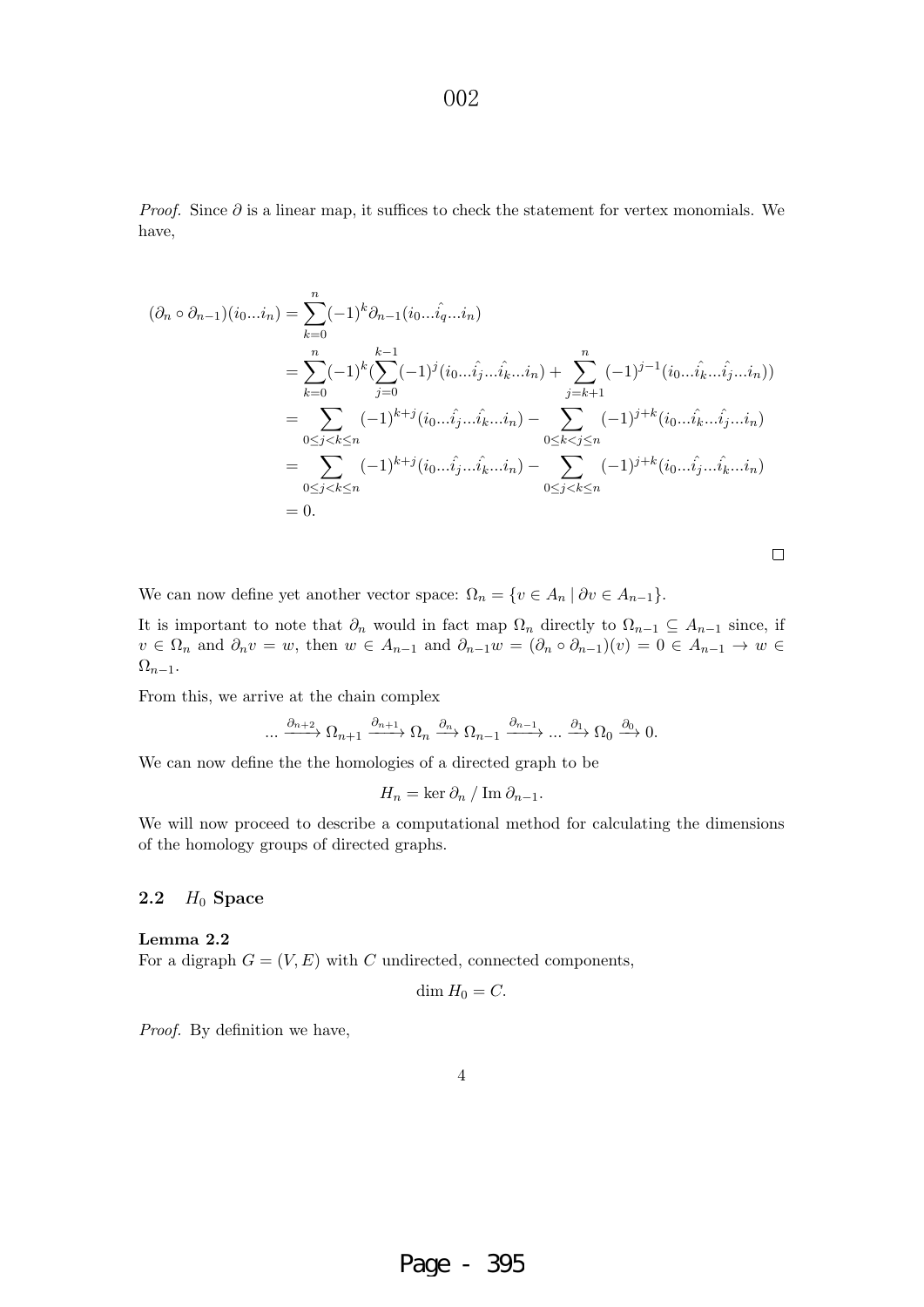

Figure 1: Example cycle-graph (without orientation)

$$
H_0 = \ker \partial_0 = \{ v \in \Omega_0 \mid \partial_0 v = 0 \}.
$$

The condition  $\partial_0 v = 0$  implies that  $\partial_0(ij) = j - i = 0$  or equivalently,  $i = j$ . This signifies that  $\partial$  = const on any connected component of  $(V, E)$ , and the dimension of this space of this space is clearly  $C$  [2].  $\Box$ 

#### **2.3 Cycle-Graphs**

We say that a digraph  $(V, E)$  is a *cycle-graph* if it is connected (as undirected) and every vertex has a degree of 2.

For each cycle-graph, dim  $H_0 = 1$  and dim  $\Omega_0 = |V| = |E| = \dim \Omega_1$ . Furthermore, for such graphs, we note that

> dim  $\Omega_n = 0 \ \forall n \geq 3$ , dim  $H_n = 0 \ \forall n \geq 2$ .

If our graph is a triangle or square:

$$
\dim \Omega_2 = 1, \, \dim H_1 = 0,
$$

otherwise:

$$
\dim \Omega_2 = 0, \, \dim H_1 = 1.
$$

A detailed proof can be found in [2].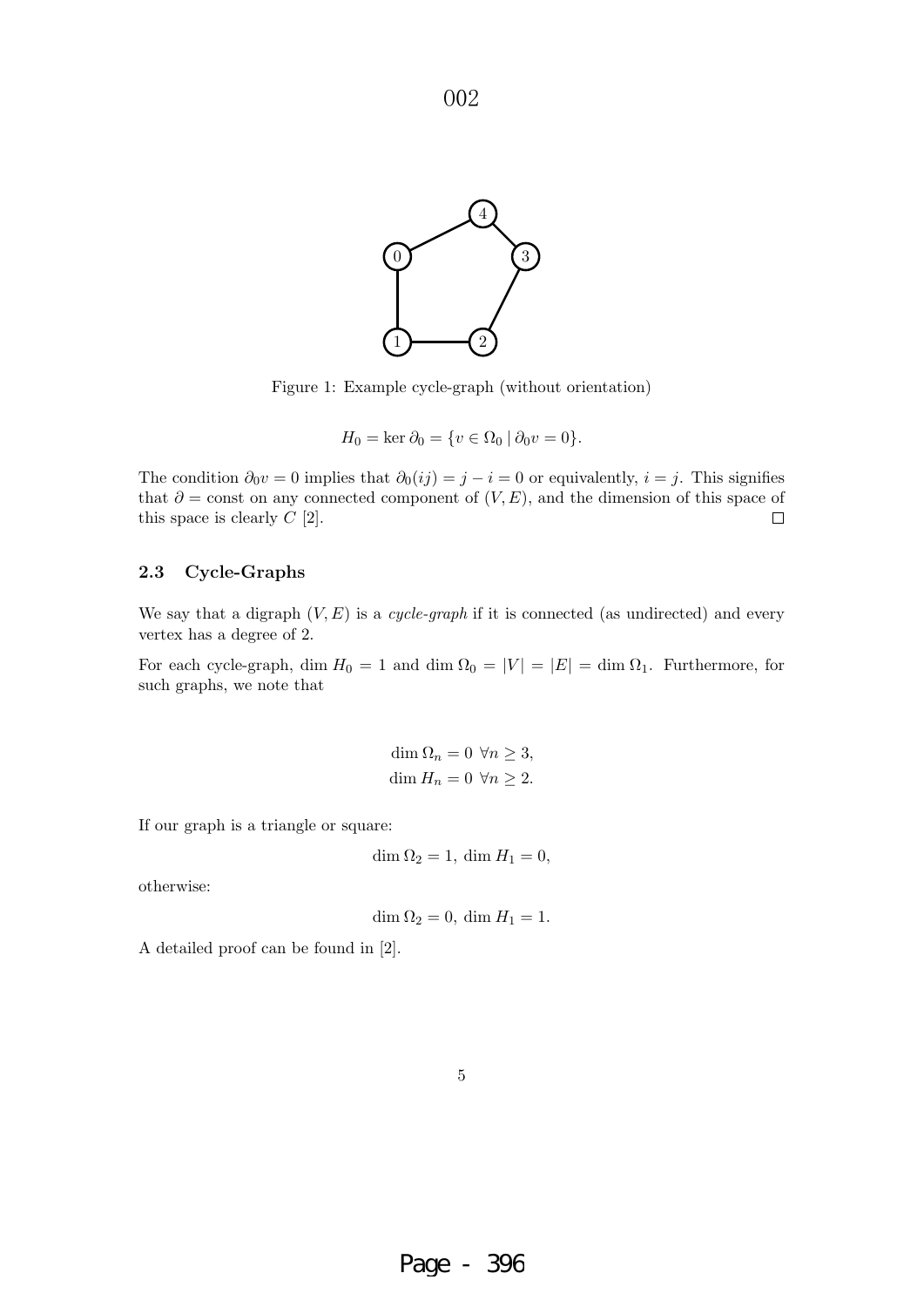

Figure 2: Digraph with 3 vertices and 3 edges.

## **3** Computationally Determining dim  $H_n$

In order to devise a computational method with which to compute the dimensions of the homology groups of digraphs, object oriented programming will be utilized in conjunction with a mathematics package, which will be used to carry out the more intensive tasks. In this case, Java and Mathematica will be used. Other alternatives are Python and MATLAB, which are currently being considered for future work in this area.

#### **3.1 Required Classes**

Firstly, a Digraph class will be created. The actual graph will be represented through a binary adjacency matrix with 0s along its diagonal. The example shown in Figure 2 corresponds to

$$
G = (V, E) = (\{(0), (1), (2)\}, \{(0)(1), (0)(2), (1)(2)\}) = \begin{bmatrix} 0 & 1 & 1 \\ 0 & 0 & 1 \\ 0 & 0 & 0 \end{bmatrix}
$$

This class will resemble the following:

```
public class Digraph {
        private boolean[][] matrix;
        public Digraph(boolean[][] matrix) {
                this.matrix = matrix;
        }
        public VectorSpace vSpace(int n) {
                // implementation discussed later
        }
        public VectorSpace aSpace(int n) {
```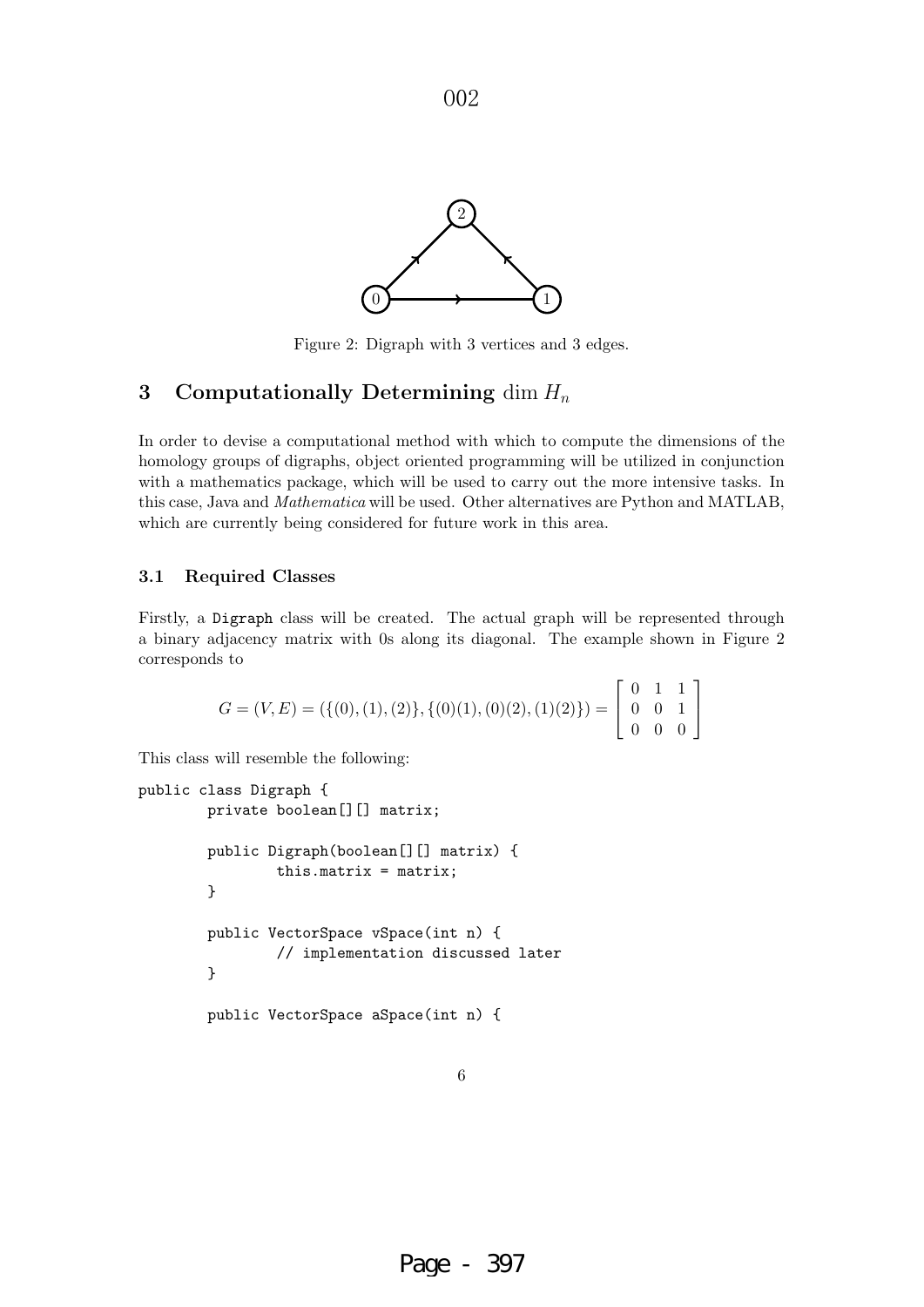```
// implementation discussed later
}
public VectorSpace omegaSpace(int n) {
        // implementation discussed later
}
...
```
}

The next component is representing the elements of the various vector spaces associated with each digraph. The example shown above, for instance, would have an  $A_1$  of  $<$  (0)(1),(0)(2),(1)(2) >; i.e. the space would be comprised of all linear combinations of these three elements. Therefore, we require three specific classes:

002

• Algebraic abstract base-class or interface, containing a boundary method (in addition to other possible methods) that must be overridden by all subclasses. The implementation could potentially look like this:

```
public interface Algebraic {
        public Algebraic boundary();
        public Algebraic sum(Algebraic v);
        public Algebraic scalarMultiply(double c);
        public boolean isValid();
        ...
}
```
• VertexMonomial class (extending/implementing Algebraic) containing a real coefficient and a list of vertices. For example,  $3(0)(1)$  would be represented by a single 3 and by a list containing 0, 1 in that order.

```
public class VertexMonomial implements Algebraic {
        private double coefficient;
        private int[] vertexList;
        public VertexMonomial(double coefficient, int[] vertexList) {
                this.coefficient = coefficient;
                this.vertexList = vertexList;
        }
        public VertexMonomial(int[] vertexList) { this(1, vertexList); }
        ...
```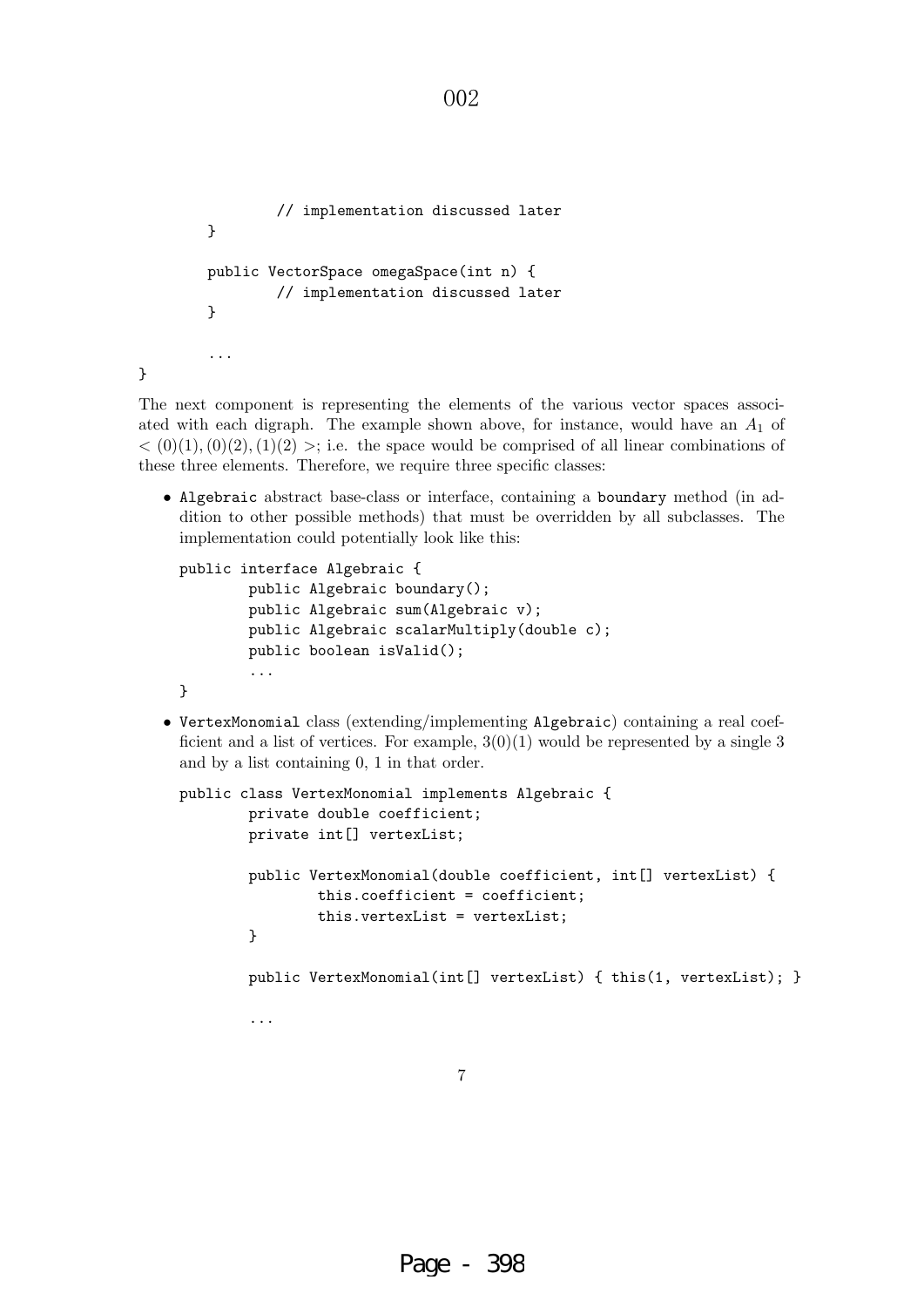• VertexPolynomial class (extending/implementing Algebraic) containing a set of VertexMonomial instances, the sum of which results in the polynomial that this class represents. For example,  $2(0)(1) - 3(1)(2)$  would be represented by a set of two monomials:  $2(0)(1)$  and  $3(1)(2)$ .

```
public class VertexPolynomial implements Algebraic {
        private VertexMonomial[] monomialList;
        public VertexPolynomial(VertexMonomial[] monomialList) {
                this.monomialList = monomialList;
        }
        ...
}
```
Of course, the base-class is not an absolute necessity, but is beneficial as it serves as a connection between its subclasses, which are directly related to one another.

Next, we will create a VectorSpace class, which will be used to represent  $V_n$ ,  $A_n$  and  $\Omega_n$ . This class will hold a set of Algebraic objects representing the basis for a specific vector space. One significant feature that must be implemented is the ability to reduce an arbitrary set of such objects to a genuine basis such that each element is linearly independent of the others. This will allow us to determine the dimension of our vector space. For example, if we wished to compute  $\partial X$  where  $X = \langle 0 \rangle (1), (1)(0) >$ , by simply looping through the generators, taking the boundary of each, and adding each result to a new set of generators, we would obtain  $\{(1) - (0), (0) - (1)\}\$ . Hence, this must be reduced to obtain the basis  $\langle 1 \rangle - (0) \rangle = \langle 0 \rangle - (1) \rangle$ , with which we can deduce that the dimension of this particular vector space is in fact 1.

```
public class VectorSpace {
       private Algebraic[] basis;
       public VectorSpace(Algebraic[] listOfTerms) {
                basis = reduceToBasis(listOfTerms);
       }
       private static Algebraic[] reduceToBasis(Algebraic[] listOfTerms) {
                // implementation discussed later
       }
       public boolean contains(Algebraic v) {
                // implementation discussed later
```

```
8
```
}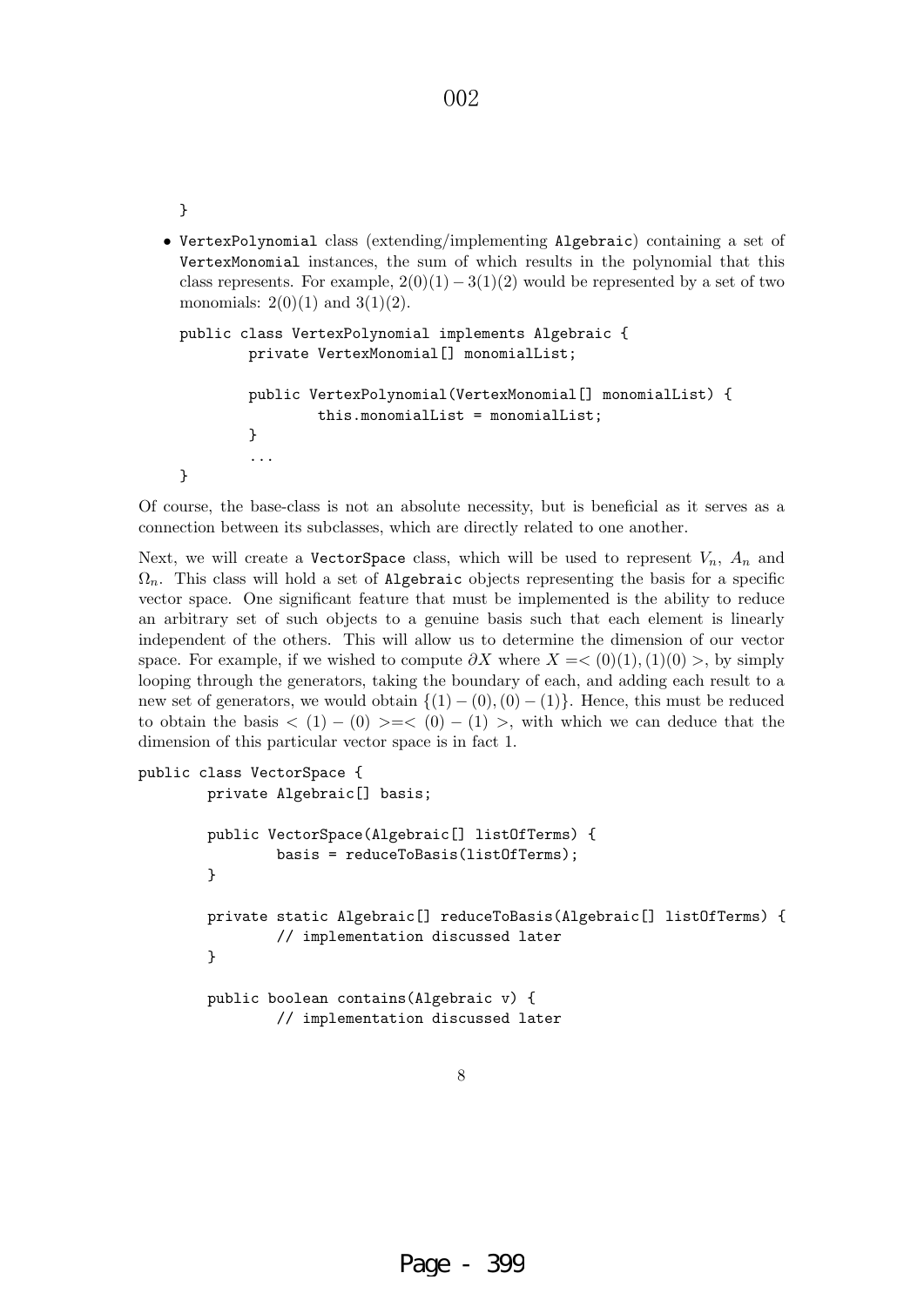} public int dim() { return basis.length; }

}

...

#### **3.2 Forming a Basis for the Vector Spaces**

To determine if  $u \in span\{v_1, v_2, ..., v_n\}$ , we must determine if there exists coefficients  $c_1...c_n$ such that  $\sum_{i=1}^{n} c_i v_i = u$ . To do this computationally we shall

002

- 1. Ensure that each monomial appearing in u appears somewhere in  $v_1...v_n$ . If one is found that does not,  $u \notin span\{v_1, v_2, ..., v_n\}.$
- 2. List each *unique* monomial of  $v_1...v_n$  (ignoring their coefficients). For example,  $\lt$  $3(0) - 2(1)$ ,  $(0) + 4(2)$  > would produce the list consisting of 1(0), 1(1) and 1(2). We will denote the members of this list by  $m_1, m_2, ..., m_j$ .
- 3. From the expression  $c_1v_1 + c_2v_2 + \ldots + c_nv_n = u$ , we can form a system of linear equations by equating the coefficient of each  $m_i$  with that of the corresponding monomial in u:  $(k_{i,1}c_1+k_{i,2}c_2+\ldots+k_{i,n}c_n)m_i = r_im_i \rightarrow k_{i,1}c_1+k_{i,2}c_2+\ldots+k_{i,n}c_n = r_i, 1 \leq i \leq j,$ where each  $k_{a,b}$  will be known from the rearrangement of the terms of  $c_1v_1+\ldots+c_nv_n$ .
- 4. At this point, we will have

$$
\begin{bmatrix} k_{1,1} & k_{1,2} & \dots & k_{1,n} \\ k_{2,1} & k_{2,2} & \dots & k_{2,n} \\ \vdots & \vdots & \ddots & \vdots \\ k_{j,1} & k_{j,2} & \dots & k_{j,n} \end{bmatrix} \begin{bmatrix} c_1 \\ c_2 \\ \vdots \\ c_n \end{bmatrix} = \begin{bmatrix} r_1 \\ r_2 \\ \vdots \\ r_j \end{bmatrix}
$$
 (3.1)

where each k and r will be known from  $v_1...v_n$  and u, respectively. To check if there extists  $c_1...c_n$  such that the above holds, we will use the mathematically oriented program mentioned eariler. Mathematica offers a LinearSolve function which can be utilized.

With this method, we are able to reduce an arbitrary list of Algebraic instances to a basis by looping through the list and, for each element, determining whether it can be expressed as a linear combination of the other elements (i.e. determining if a solution to 3.1 exists). Furthermore, we can check if a term is in a certain vector space in general.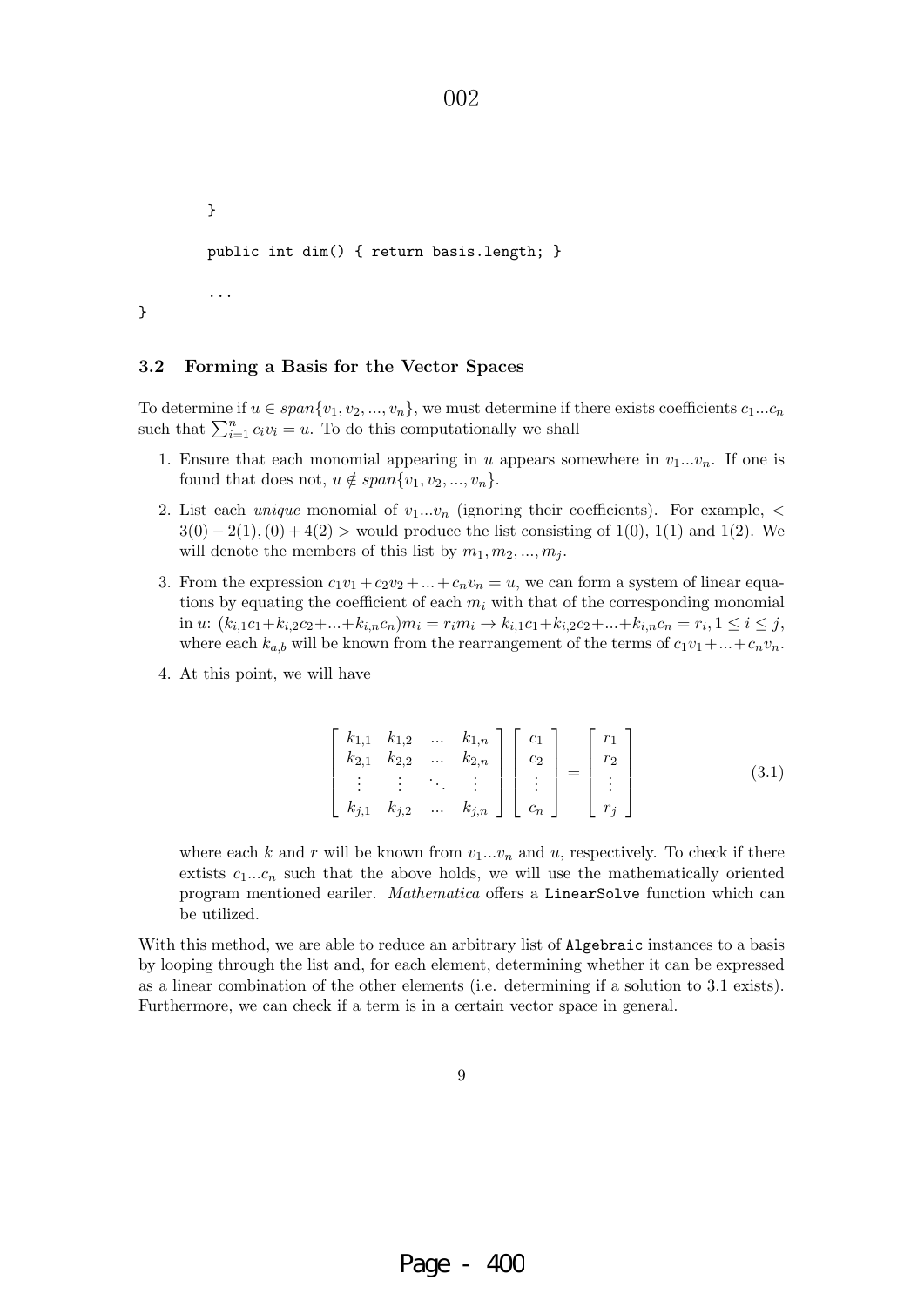

Figure 3: Possible class diagram in Java showing what is required for digraph computations.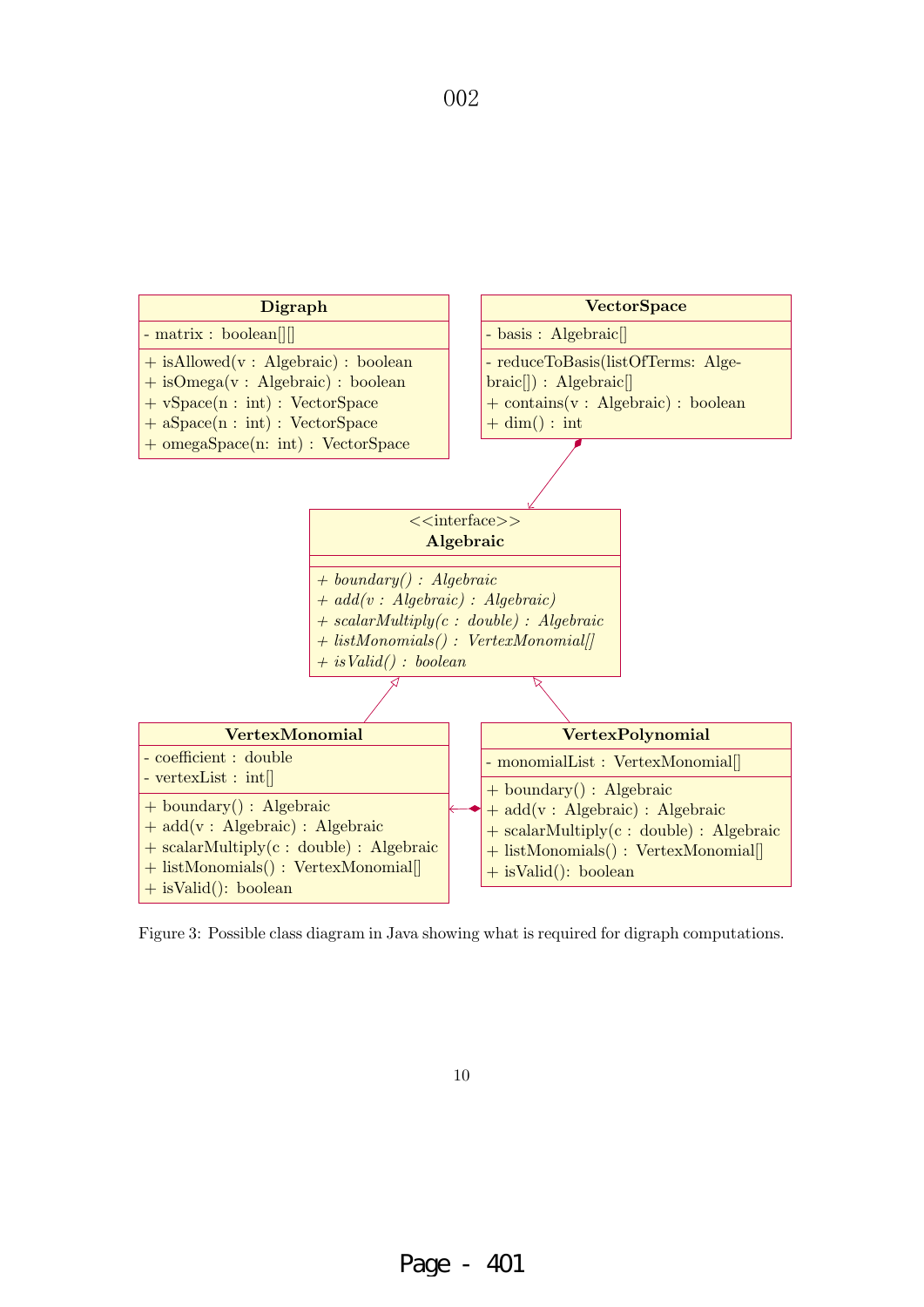#### **3.3 Computing the Vector Spaces**

In order to actually compute the several chains of vector spaces associated with each digraph  $G = (V, E)$ , we will start with  $V_n \subset V^{n+1}$ . To compute this space, we will list all combinations of  $n + 1$  items from V. We will subsequently filter out any elements from this list that are invalid to arrive at a basis of  $V_n$ . From here, it will not be difficult to compute a basis of  $A_n$  by looping through the monomial basis of  $V_n$  and selecting only the terms that are allowed. In other words, for each member  $v = i_0 i_1...i_n$  of the list, checking that  $i_p i_{p+1} \in E$  for  $0 \le p \le n-1$ .

We present an example by computing  $V_2$ ,  $A_2$  and  $\Omega_2$  for the following graph (depicted in Figure 4):

$$
G = (V, E) = (\{0, 1, 2, 3\}, \{(0)(1), (0)(2), (1)(3), (2)(4)\}) = \begin{bmatrix} 0 & 1 & 1 & 0 \\ 0 & 0 & 0 & 1 \\ 0 & 0 & 0 & 1 \\ 0 & 0 & 0 & 0 \end{bmatrix}.
$$

This will illustrate how the  $\Omega_n$  spaces are not trivial to compute, unlike the  $V_n$  and  $A_n$ spaces.

 $V_2$  is fairly trivial to determine:

$$
V_2 = \langle 0(1)(0), (0)(1)(2), \ldots, (3)(2)(3) \rangle.
$$

From  $V_2$ , we can determine  $A_2$  by filtering out all non-allowed terms from the  $V_2$  basis. Recall that *abc* is allowed only if  $ab, bc \in E$ . We have,

$$
A_2 = <(0)(1)(3), (0)(2)(3) >= span{S}.
$$

Now to compute  $\Omega_2$ , we start by checking if any single member of S is a member of  $\Omega_2$ :

$$
\partial[(0)(1)(3)] = (1)(3) - (0)(3) + (0)(1) \notin A_1 \to (0)(1)(3) \notin \Omega_2,\n\partial[(0)(2)(3)] = (2)(3) - (0)(3) + (0)(2) \notin A_1 \to (0)(2)(3) \notin \Omega_2.
$$

Since no individual member of S is a member of  $\Omega_2$ , the next step is to determine all sets of coefficients  $c_1, c_2$  such that,

$$
\partial[c_1(0)(1)(3) + c_2(0)(2)(3)] = c_1 \partial[(0)(1)(3)] + c_2 \partial[(0)(2)(3)] \in A_1
$$
  
\n
$$
c_1(1)(3) - c_1(0)(3) + c_1(0)(1) + c_2(2)(3) - c_2(0)(3) + c_2(0)(2) \in A_1.
$$

Since we want all non-allowed terms (in this case  $(0)(3)$ ) to vanish, this translates into:

$$
-c_1(0)(3) - c_2(0)(3) = 0
$$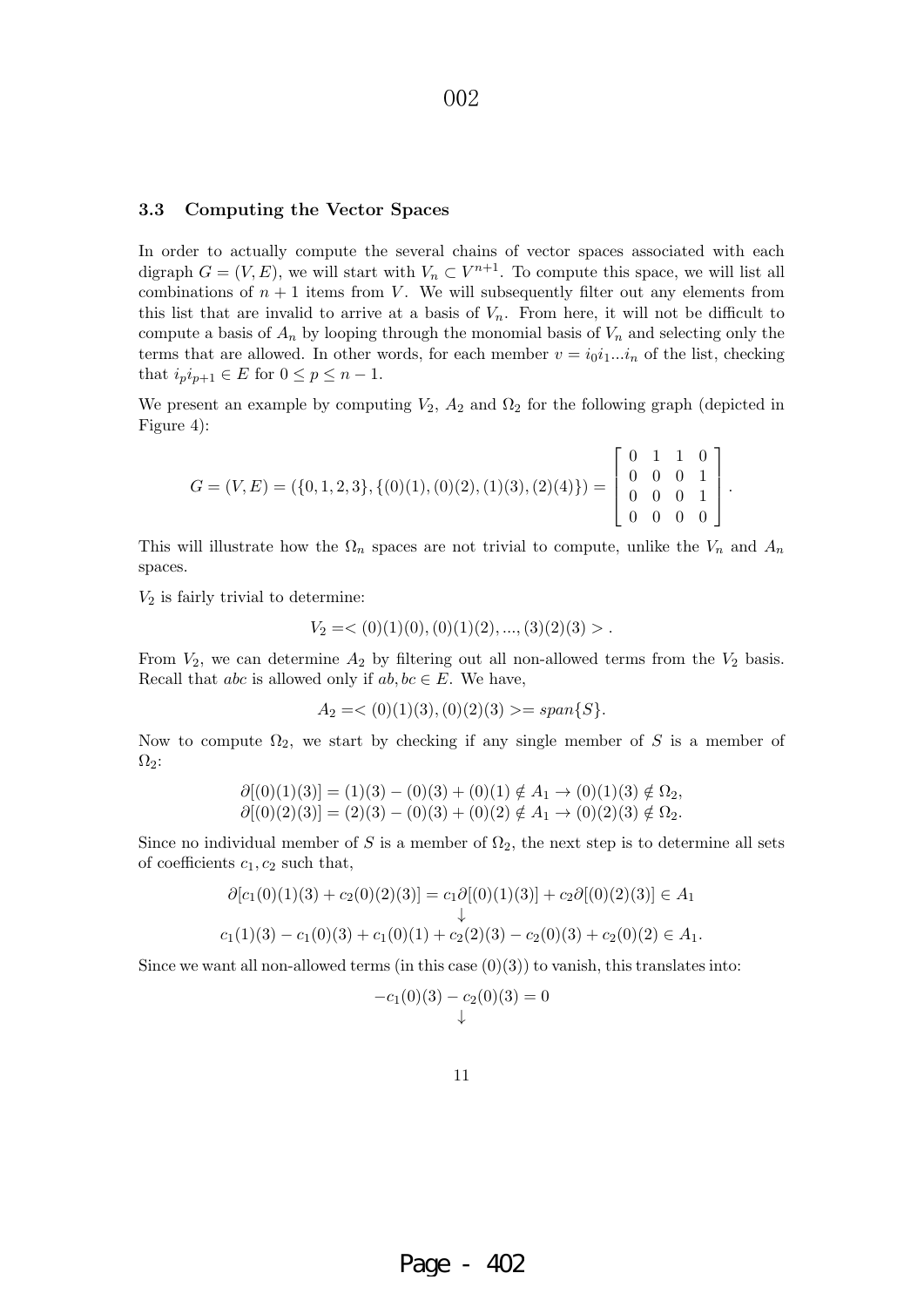$$
\left[\begin{array}{c} c_1 \\ c_2 \end{array}\right] \left[\begin{array}{cc} -1 & -1 \end{array}\right] = 0.
$$

So we have reduced the problem to finding the nullspace of  $\begin{bmatrix} -1 & -1 \end{bmatrix}$  which is  $\begin{bmatrix} c & -c \end{bmatrix}$ where  $c$  is a free real variable. With this, we can deduce that

$$
\Omega_2 = \langle 0 \rangle(1)(3) - (0)(2)(3) > .
$$

This example pertains to a graph with  $|V| = |E| = 4$ . Evidently, as these values increase it becomes nearly impossible to determine the  $\Omega_n$  spaces by hand due to the large nullspace calculation towards the end of the process.

Hence, the greatest challenge evidently lies in computing the  $\Omega_n$  spaces. This will be done generally as follows:

- 1. Create an empty set to hold the basis of  $\Omega_n$ .
- 2. Form a set S from the basis of  $A_n$  by the process described above. Loop through this set; for each v for which  $\partial v \in A_{n-1}$ , remove v from S and add it to the basis of  $\Omega_n$ .
- 3. Let  $T = \{\partial v | v \in S\}$ . List the *unique, non-allowed* monomials that appear somewhere within the elements of  $T: m_1, m_2, ..., m_j$ .
- 4. We wish to find sets of coefficients  $c_1...c_p$  such that  $c_1t_1 + c_2t_2 + ... + c_pt_p \in A_{n-1}$ , where  $T = \{t_1, t_2, ..., t_p\}$ . In other words, we require coefficients that would make each non-allowed  $m_i$  vanish. By rearranging the terms of this expression and discarding any allowed monomials, we would obtain an expression of the form

$$
m_1(k_{1,1}c_1 + \ldots + k_{1,p}c_p) + m_2(k_{2,1}c_1 + \ldots + k_{2,p}c_p) + \ldots + m_j(k_{j,1}c_1 + \ldots + k_{j,p}c_p).
$$

Since we want each  $m_i$  to vanish, we have

$$
\begin{bmatrix} k_{1,1} & k_{1,2} & \dots & k_{1,p} \\ k_{2,1} & k_{2,2} & \dots & k_{2,p} \\ \vdots & \vdots & \ddots & \vdots \\ k_{j,1} & k_{j,2} & \dots & k_{j,p} \end{bmatrix} \begin{bmatrix} c_1 \\ c_2 \\ \vdots \\ c_p \end{bmatrix} = \begin{bmatrix} 0 \\ 0 \\ \vdots \\ 0 \end{bmatrix}.
$$
 (3.2)

5. For each set of coefficients  $c_1...c_n$  for which 3.2 holds, add  $c_1s_1 + c_2s_2 + ... + c_ps_p$ (where each  $s_i$  is a member of S and  $\partial s_i = t_i$ ) to the basis of  $\Omega_n$  created in step 1. To obtain these solutions, we take the nullspace of the k-matrix of 3.2. Consequently, Mathematica's NullSpace function can be utilized.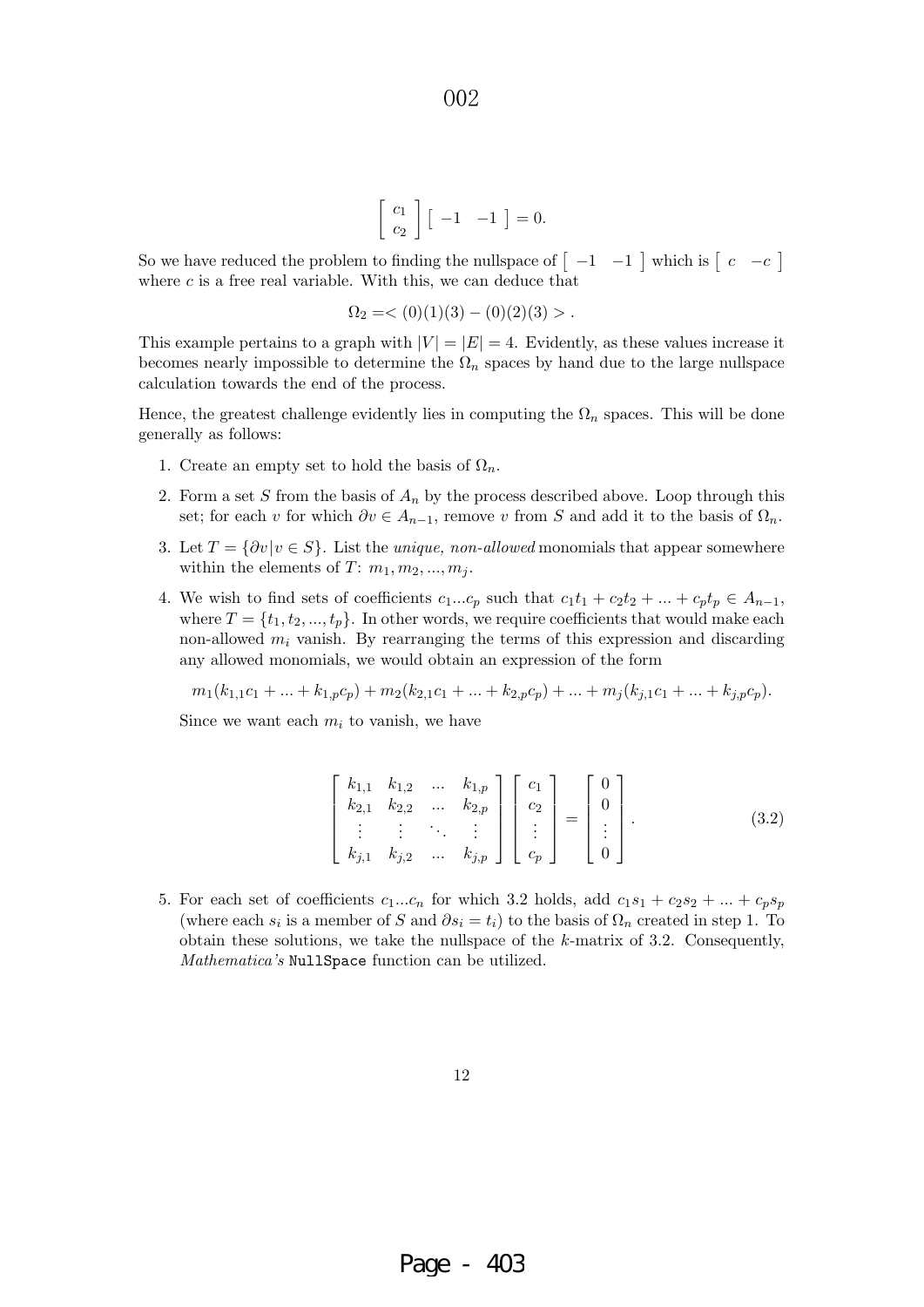

Figure 4: Digraph with 4 vertices and 4 edges.

#### **3.4 Computing the Kernel Dimension**

To compute the dimension of the kernel of a vector space  $X$  (with basis  $S$ ) with respect to the boundary map, we first let  $T = \{ \partial v \mid v \in S \}$ . Next, we follow a very similar process to the one outlined in 3.3, with the only difference that this time we want all of the monomials to vanish. Hence we have the following:

dim ker 
$$
X|_{\partial} = \dim \ker \begin{bmatrix} k_{1,1} & k_{1,2} & \dots & k_{1,p} \\ k_{2,1} & k_{2,2} & \dots & k_{2,p} \\ \vdots & \vdots & \ddots & \vdots \\ k_{j,1} & k_{j,2} & \dots & k_{j,p} \end{bmatrix}
$$
. (3.3)

By the rank-nullity theorem, we have

dim ker 
$$
X|_{\partial} = |S| - \text{rank}\left[\begin{array}{cccc} k_{1,1} & k_{1,2} & \dots & k_{1,p} \\ k_{2,1} & k_{2,2} & \dots & k_{2,p} \\ \vdots & \vdots & \ddots & \vdots \\ k_{j,1} & k_{j,2} & \dots & k_{j,p} \end{array}\right].
$$
 (3.4)

Again, Mathematica can be used for such a computation; specifically, the MatrixRank function that is offered.

#### **3.5 Determining** dim  $H_n$

At this stage, we are able to use Lemma 1.1 in order to compute dim  $H_n$ . After computing  $\Omega_n$  and  $\Omega_{n+1}$  through the methods outlined above, we utilize the equality

$$
\dim H_n = \dim \ker \partial_n + \dim \ker \partial_{n+1} - \dim \Omega_n.
$$

13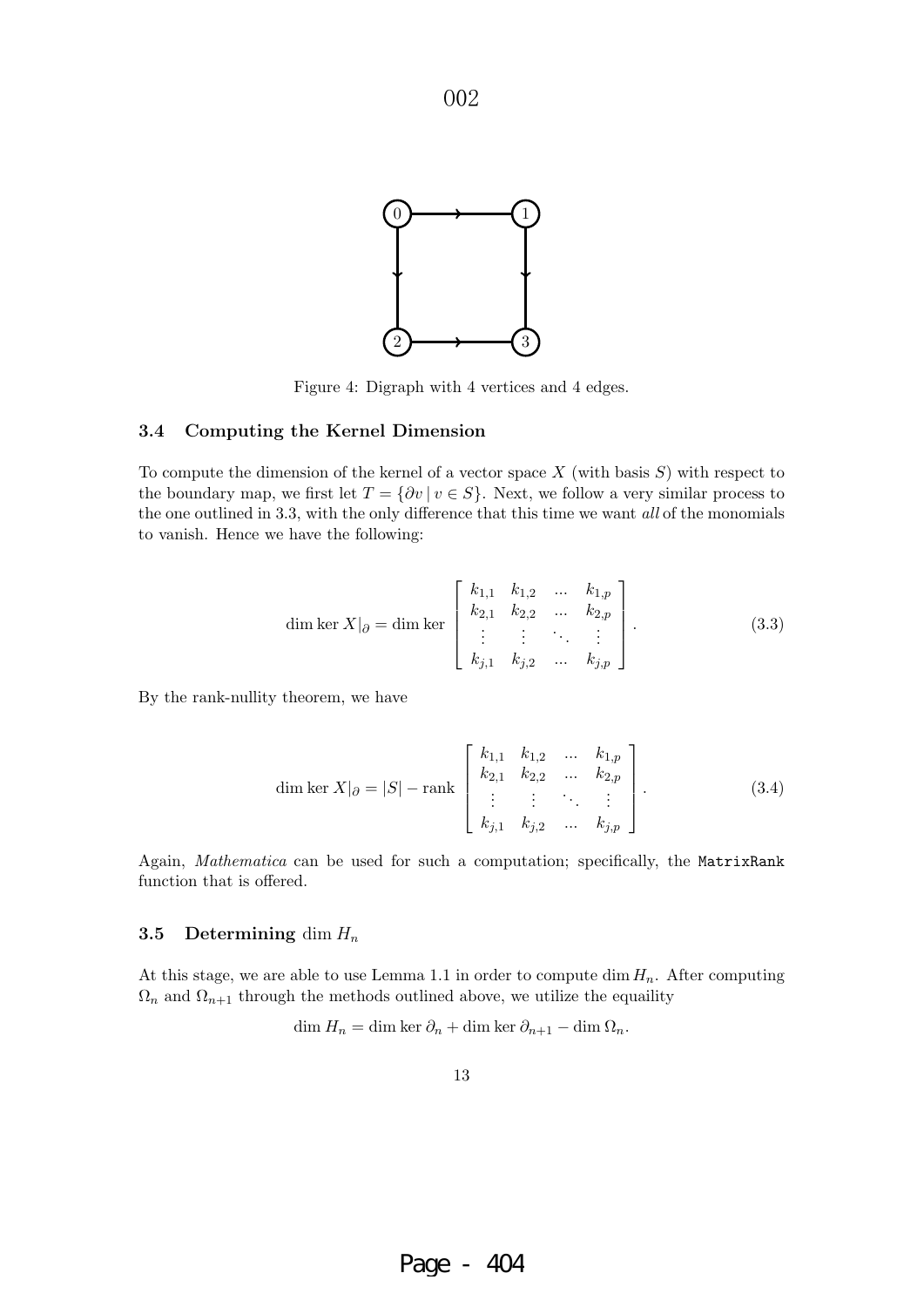## **4 Results**

The method described in the previous section was employed to calculate dim  $H_1$  for a collection of random digraphs with a given number of nodes as a function of the edge probability. The figures below show dim  $H_1$  of the random graph  $G(n, p)$  as a function of the edge probabality  $p$  for a specific number of nodes  $n$ . Each figure displays the results of 10 independent trials in addition to their average (exhibited by the red line) so as to obtain a statistically meaningful curve.

Each trial consisted of iterating upwards from  $p = 0$  with step-size  $\Delta p = 0.025$  and calculating dim  $H_1(G(n, p))$  for fixed n in each iteration. If the homology dimension was determined to be 0 for five consecutive iterations after some initial non-zero value, the trial auto-terminated with the assumption that no further non-zero homology dimensions would be encountered.

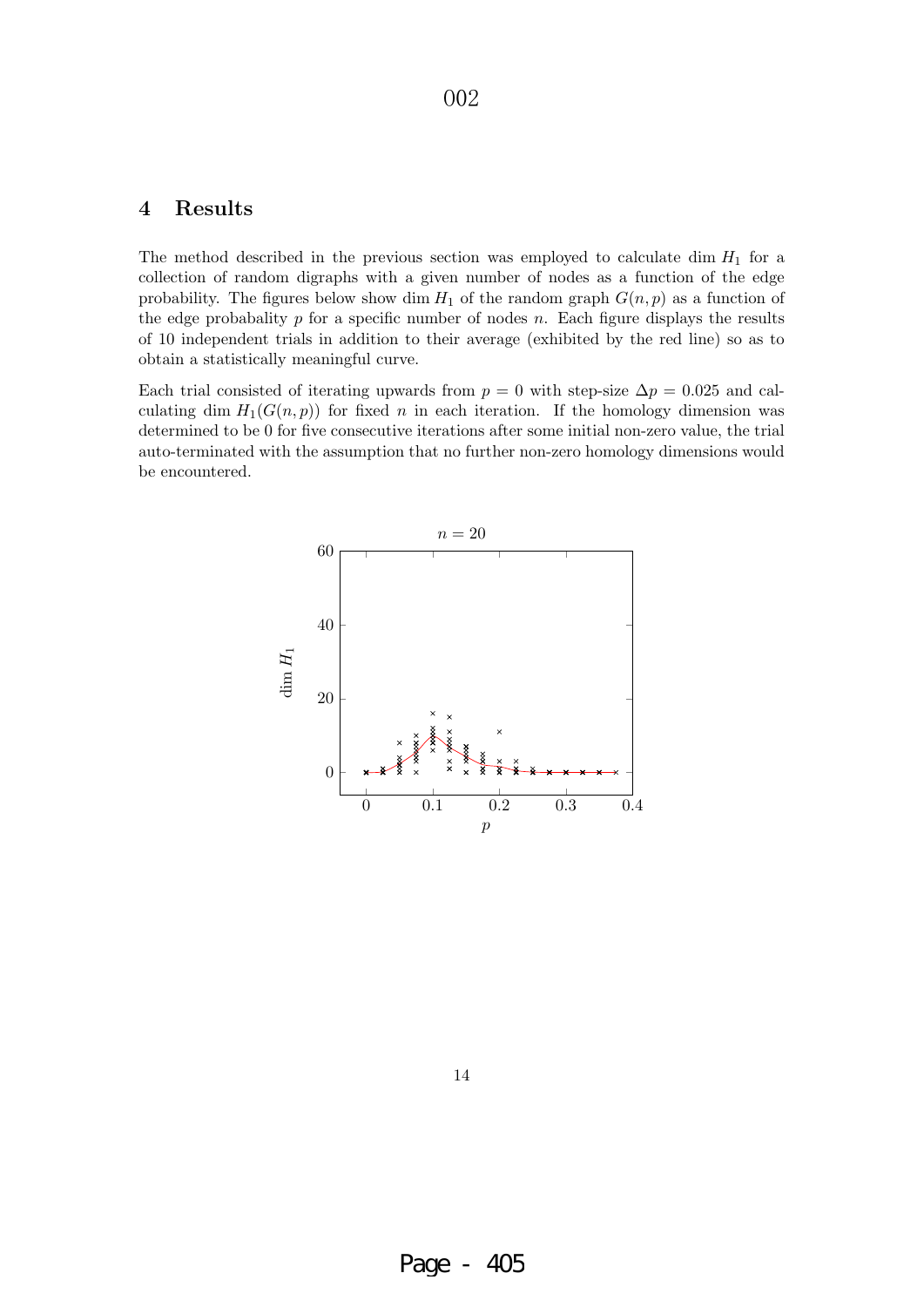

15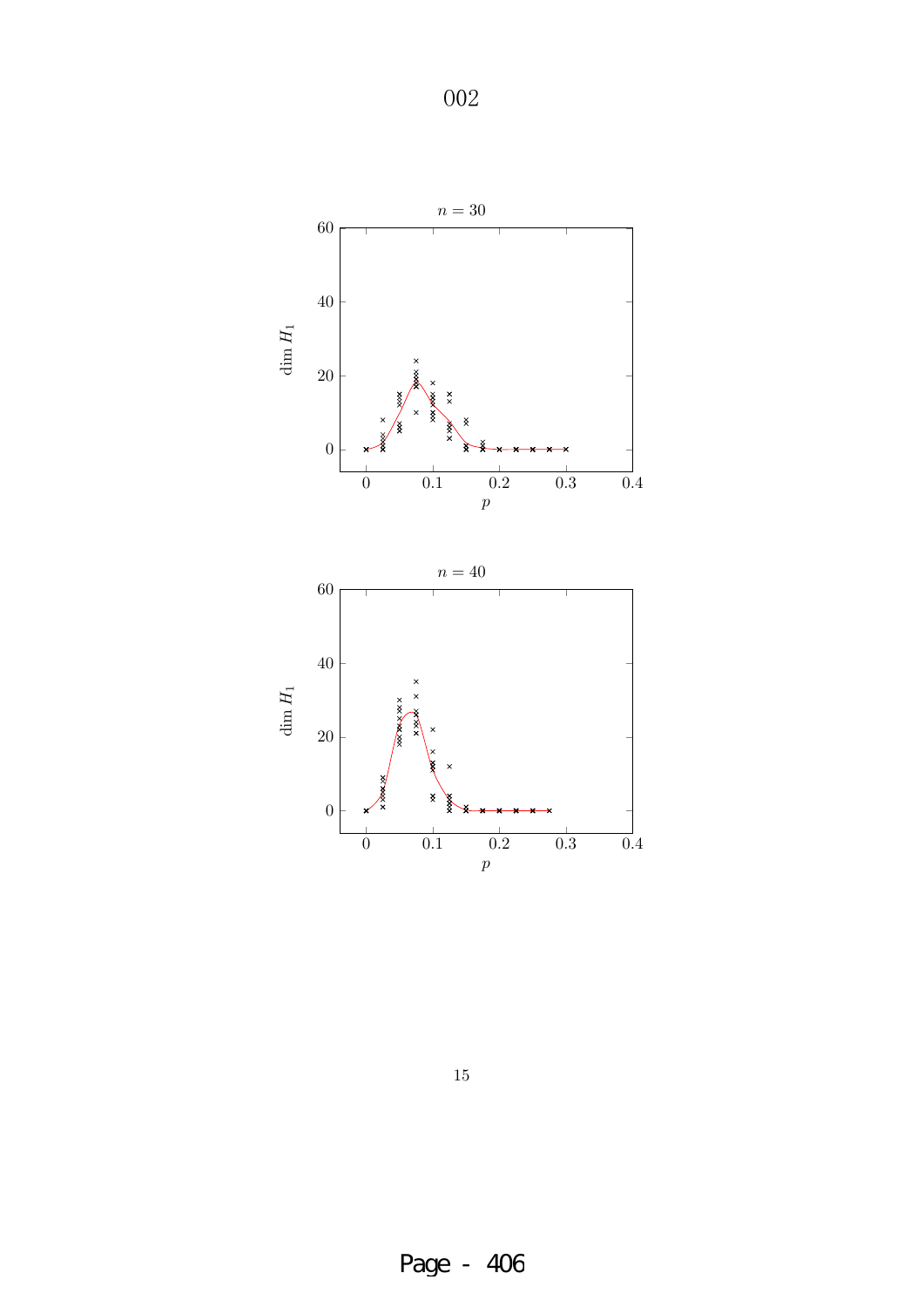

In these figures we note that dim  $H_1$  starts at 0, increases to some maximum value, and subsequently begins declining. The strings of 0s towards the start and end of the curve can be explained intuitively, but the center of the curve remains to be a phenomenon that can not yet be explained. The peak of the curve moves closer to  $p = 0$  as n increases. Furthermore, the actual value of the peak seems to grow steadily with  $n$ .

Some of these results for higher  $n$  can be very CPU-intensive to compute. In particular, the total runtime proves to increase drastically as we try to compute the dimensions of the higher homology groups,  $H_2, H_3$ , etc.

Future work consists of fully understanding the center regions of the figures above as well as computing the dimensions of these higher homology groups via the methods discussed in this paper.